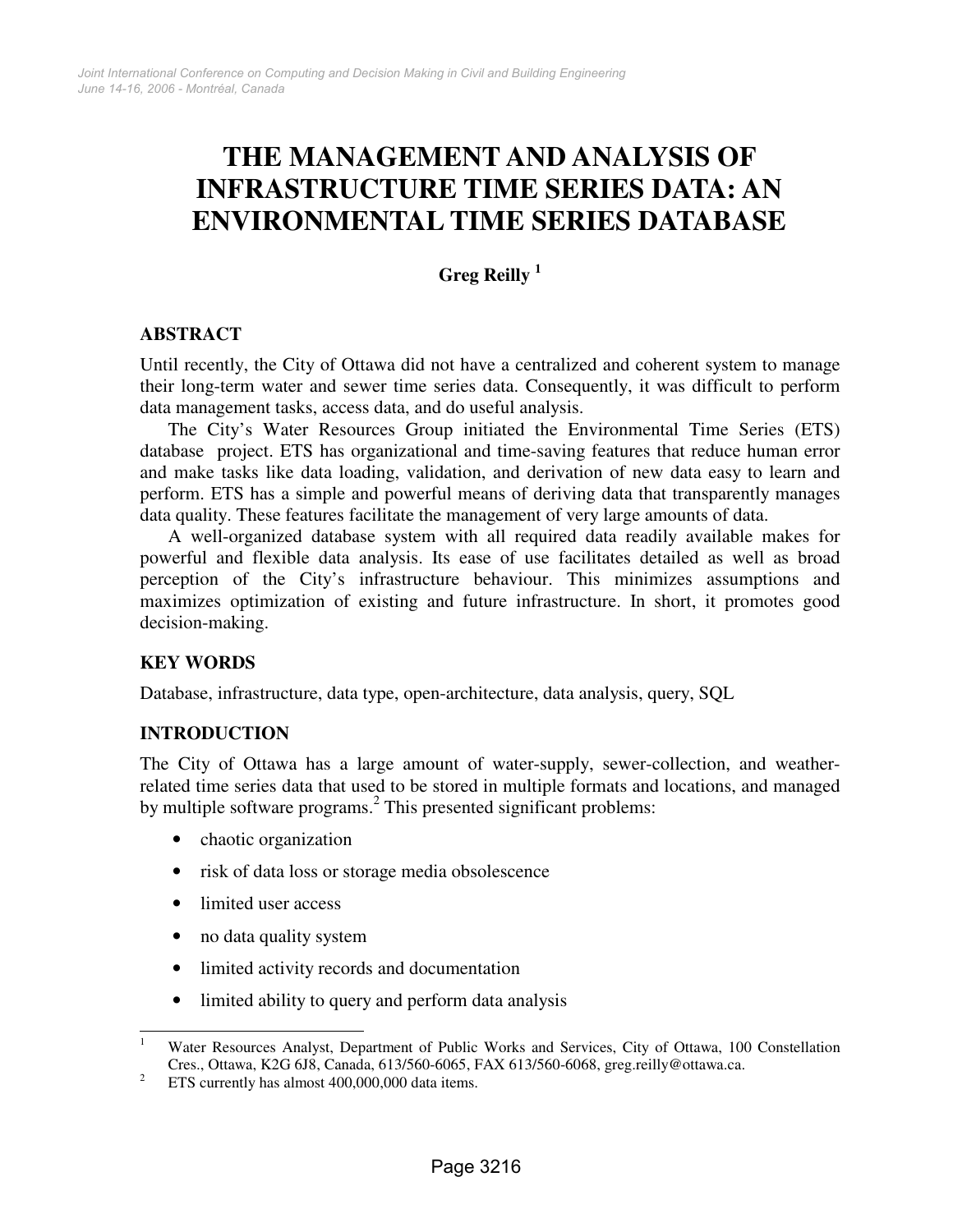- cumbersome and hidden derivation of new data from existing data
- high dependence on individuals' knowledge

ETS was developed to solve these problems.

#### **ETS ORGANIZATION**

ETS is an open-architecture database system. It is made up of stand-alone components, and new components can be added. Most importantly, the database itself is a stand-alone entity that third party query and analysis software can freely access without depending on the other components. The current components of ETS are:

- the database
- the front-end application that organizes and executes data management activity
- the calculation engine (.dll file) that performs new data derivation
- the query and analysis tool

The City's IT department administers the database. One of their most important roles is to ensure that it is always backed up. ETS is available to any network user on request.

The database is a normalized relational database. The table structure follows standard rules of normalization, which are central to relational theory. Normalization ensures the mathematically simplest structure by removing data integrity problems such as unnecessary dependencies and complexities. Essentially, it means that each table represents one single independent type of entity. In ETS, the raw\_data table is a list of measurements and pertinent information about them. The site table is a list of the locations at which measurements have been made, and the parameter table is a list of the types of measurements that have been made. Normalization helps make a database well-organized, efficient, and flexible. This can mean being able to use it for unexpected purposes.

Table 1 shows a simplified view of the ETS table structure, or data model, with the central tables: raw\_data, site, and parameter. The actual data model has more than 50 tables. The tables not shown deal with the data loading, validation, and derivation objects, as well as users, geographic areas, GIS (Geographic Information System) links, execution errors, equipment, and user-defined site properties. There is also a derived\_data table which is similar to the raw data table. It also has a data value and a confidence level field.

#### Table 1: Simplified ETS Data Model

| <b>Column Name</b> | Data Type | <b>Column Description</b>                                   |
|--------------------|-----------|-------------------------------------------------------------|
| Site id            | Number    | Unique site identifier, foreign key to site table           |
| Parameter id       | Number    | Unique parameter identifier, foreign key to parameter table |
| Timestamp          | Date/time | Date and time of the measurement                            |
| Data value         | Number    | Value of the measurement                                    |
| Confidence_level   | Number    | Quality indicator: 0=unknown; 1=bad; 2=questionable; 3=good |

**raw\_data table**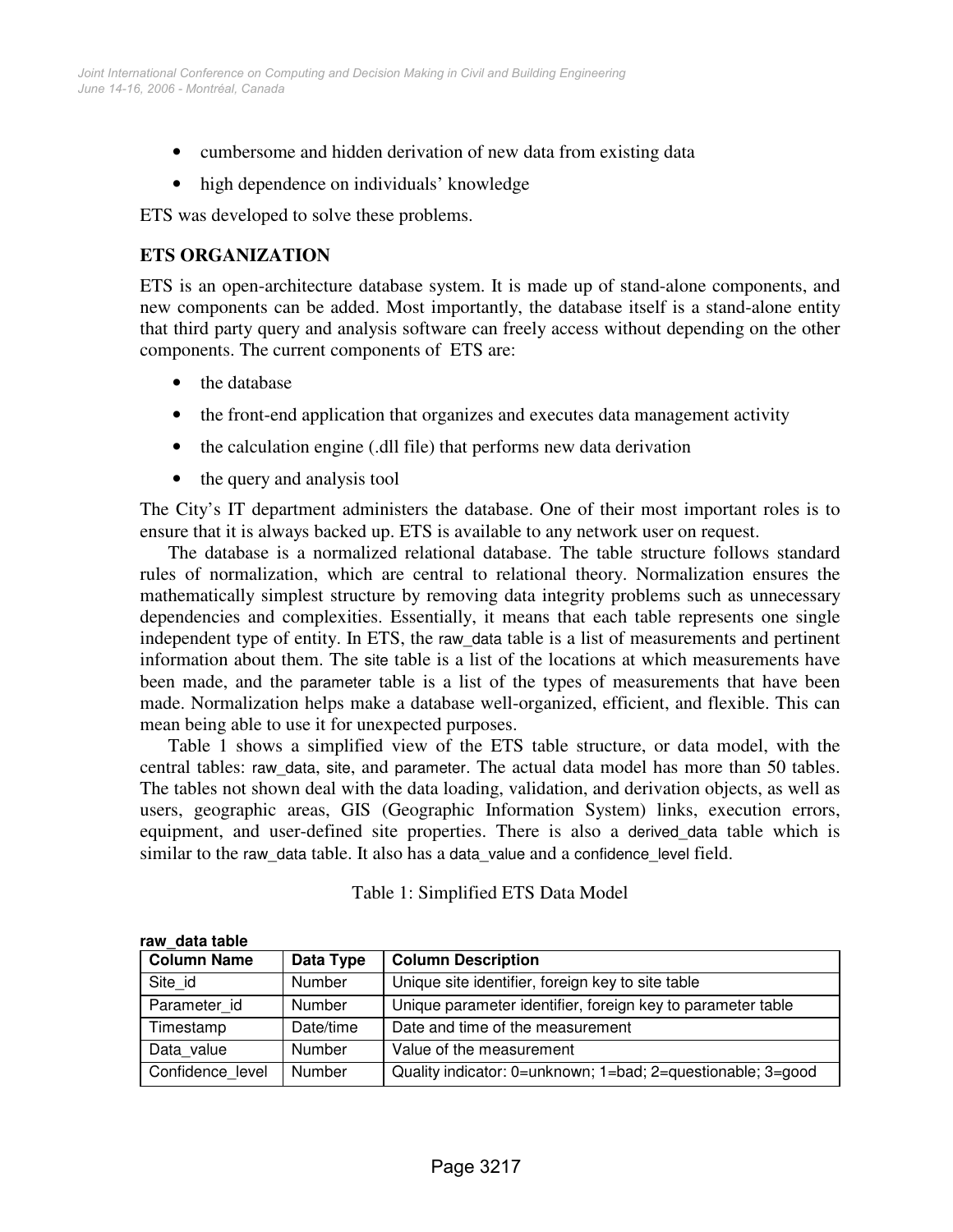#### **site table**

| <b>Column Name</b> | Data Type | <b>Column Description</b>                     |
|--------------------|-----------|-----------------------------------------------|
| Site id            | Number    | Unique site identifier, primary key for table |
| Code               | Text      | Text identifier, a name                       |
| Location           | Text      | Geographic location                           |

#### **parameter table**

| <b>Column Name</b> | Data Type | <b>Column Description</b>                          |
|--------------------|-----------|----------------------------------------------------|
| Parameter id       | Number    | Unique parameter identifier, primary key for table |
| Code               | Text      | Text identifier, a name                            |
| Unit_type_id       | Number    | Unique unit type identifier, foreign key           |

Each sequence of rows in the raw\_data table with the same site\_id and parameter\_id represents a time series for that site and parameter.

This data model does not need to change when new sites or parameters are created because the sites and parameters are seen as data, not part of the database structure. When a new site or parameter is added, a row is simply added to the site or parameter table.

This model also makes querying flexible. For example, it is simple to write a short SQL (Structured Query Language) statement that involves multiple sites or parameters. The following is a sample of such a query:

SELECT s.code, avg(r.data\_value) as average\_flow FROM raw\_data r, site s, parameter p WHERE s.site\_id=r.site\_id and p.parameter\_id=r.parameter\_id and p.code='PSFlow' and r.confidence\_level=3 GROUP BY s.code;

This statement averages all good (confidence\_level=3) rows in the raw\_data table that have the parameter\_id for the "PSFlow" (pumping station flow) parameter. It groups the averages for each site name. The result is average flow for all pumping station sites.

If the data model had one separate table for each site, for example, it would not be as flexible. There are many applications for such multiple-site queries and also multipleparameter queries. Other examples are given in the "Data Analysis" section.

#### **DATA MANAGEMENT**

The ETS front-end application organizes and executes data loading, validation, new data derivation, maintenance of sites and parameters, and equipment tracking.

#### **EXECUTABLE ACTIVITY LISTS**

All data loading, validation, and derivation activities are organized and carried out through "executable activity lists".

Each type of activity has its own list, so there is a list of data loads, a list of validations, and a list of derivations. Each data load, validation, or derivation is an activity object that contains the information required to perform one activity, (or a group of activities as data loads are lists of lists).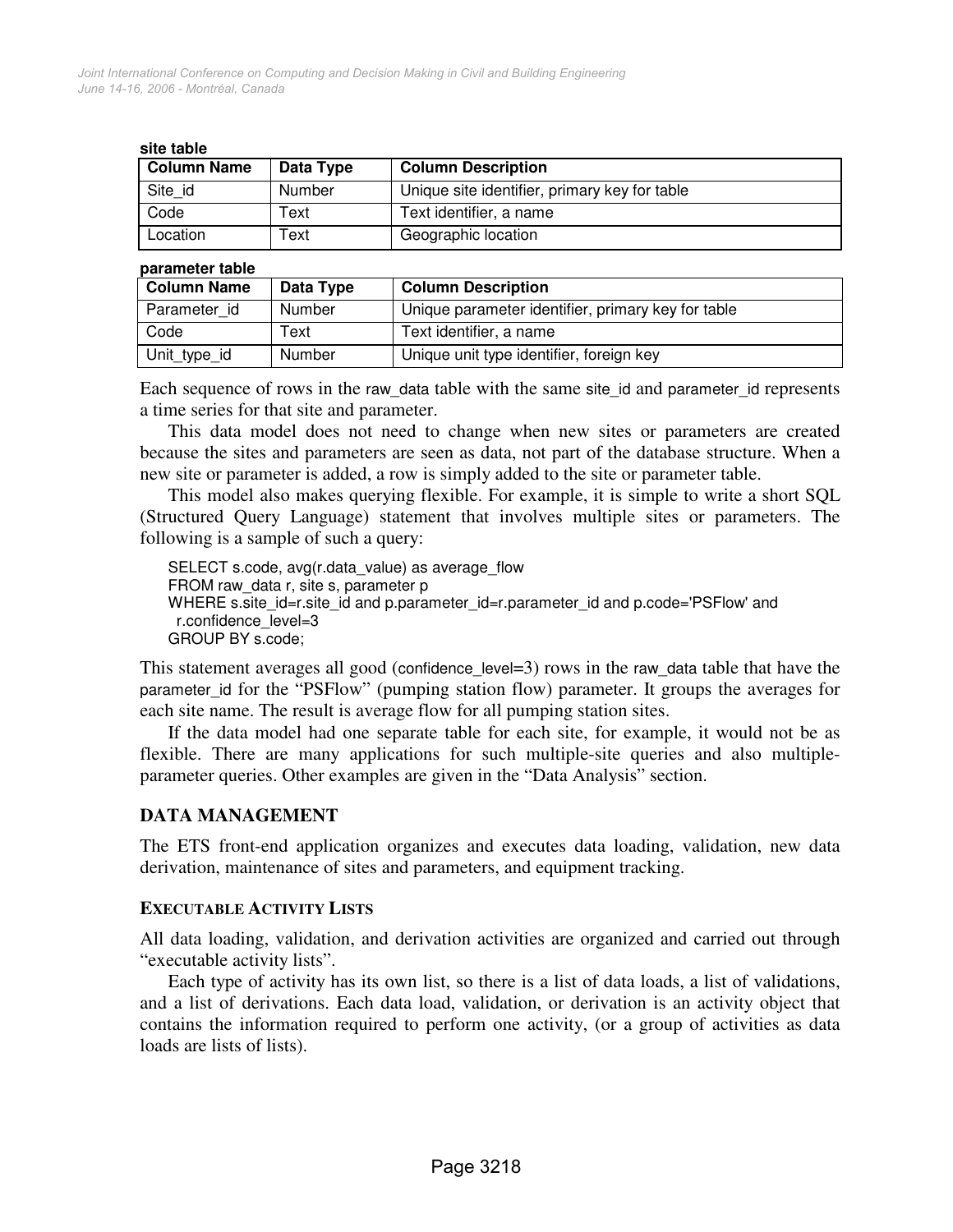There are different variations, but the basic user steps to perform an activity are: defining the object to perform it; adding it to the appropriate list; and executing it. Once this is done, the list immediately serves as a complete record with the new activity added.

Any object in the list can be executed at any time, so redoing an activity is the same as doing it the first time. Any number of new objects can be added and multiple objects can be selected for being executed, so doing multiple tasks or redoing part or all of the activity history is done in the same way.

Executable lists make all activities openly visible. They act as a history of activity that automatically documents the source of data and details about how, when and by whom it was created. This reduces dependence on individuals' knowledge, and makes learning easier because what has been done by others in the past can be seen and followed. Since executable lists are stored in the database, they are data too and can be queried.

Objects are usually created by copying a similar one and changing a small part of it. This saves time and reduces human error. If a mistake does occur, it is usually easy to see what has been done wrong and redo it correctly. This reduces user anxiety.

This feature has helped make possible the management of large numbers of activity objects and very large amounts of data.

#### **DATA LOADING**

ETS has flexible loading of row-column ASCII files. All the information required to load a given file type is stored in a user-defined template object for that file type called a data source. A data source is created and saved in the database for each file type to be loaded. The data source defines the destination site and specifies column to parameter mappings, unit conversions, and time adjustments.

ETS uses an executable list of data load objects to perform data loading. A data load itself is a sub-list that represents one sequence of files. This structure is necessary to handle many files and many file types. A data load's members are objects that have a file name and the name of the data source to use for it. New files are easily added by copying any existing member and editing the file name.

To load data, the user adds file names to the appropriate data loads, sets previously loaded files not to load if necessary, and executes the data loads.

The capability to save and reuse data sources means that the user does not have to define how to load files every time loading is done. The ability to copy a similar object minimizes the risk of using the wrong data source to load a file.

#### **VALIDATION**

Data validation assigns a quality indicator (see Table 1) called a confidence level to raw data. This is stored in the confidence level column of the raw data table.

All data is kept regardless of quality to allow for possible future re-validation, and because all data is of interest in some analyses. For example, someone may want to know what fraction of a particular site's data is good, or it may be necessary to see all data, good or bad, to help trouble-shoot equipment. Also, some analyses can tolerate data of lesser quality.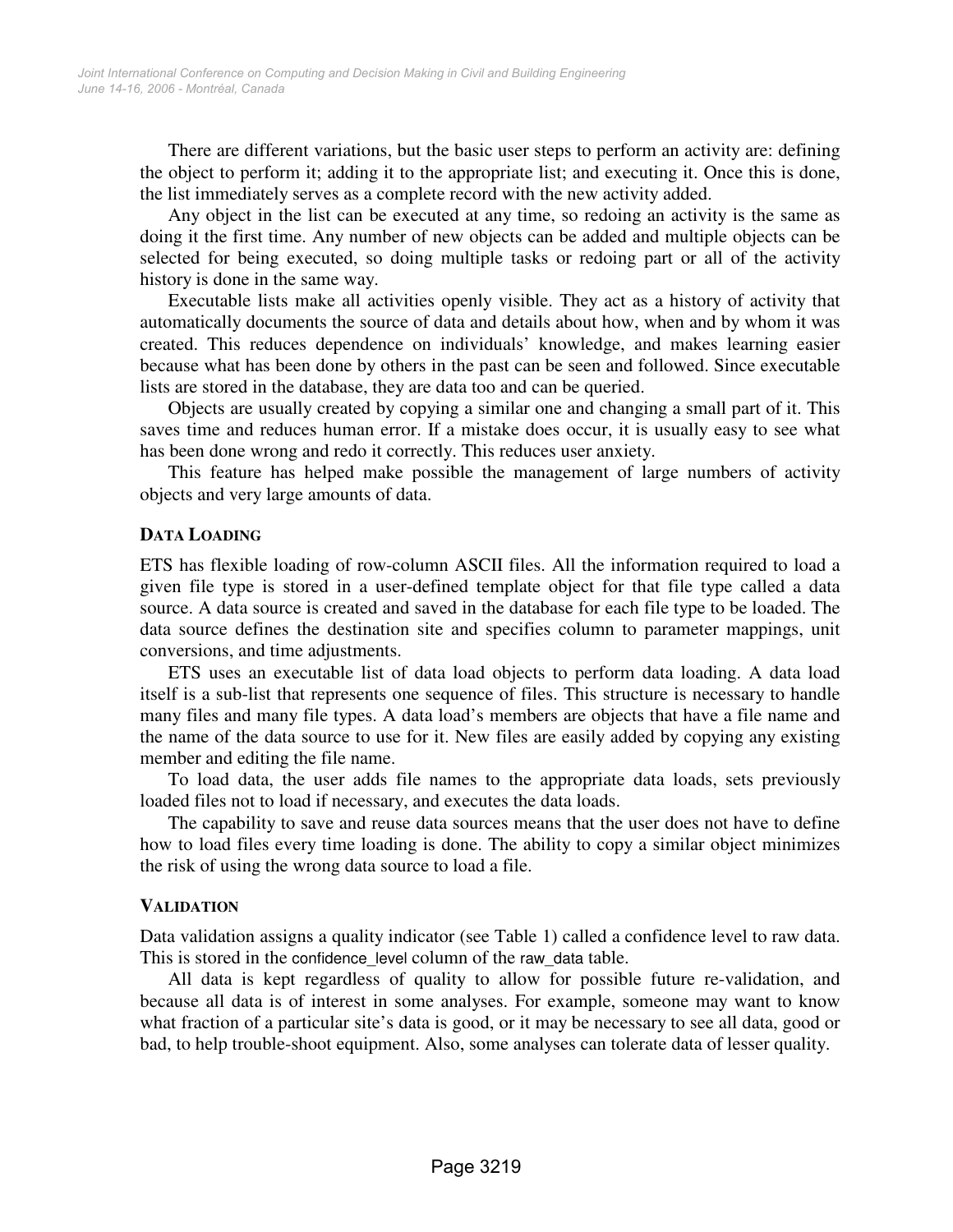ETS uses an executable list of validation objects to perform validation. Validation objects define the confidence level to be applied to raw data for a site and parameter over a range of time.

The user reviews data with charts, uses the features of executable lists to add the required validations, then executes them. Executing them assigns the confidence\_level field directly.

#### **DERIVATION**

Derivation creates new data from existing data using arbitrarily complex, user-defined text expressions.

ETS uses an executable list of derivation objects to perform derivation. Derivation objects define the calculation expression to create derived data for a site and parameter over a range of time.

The user creates the required derivations and executes them. Normally they are defined once for a given site and then the same ones are used every time new raw data is loaded, but changes can be added at any time and existing derivations can be re-executed, as allowed by the executable list. Executing them creates derived data in the derived\_data table. Reexecuting overwrites it.

The variables of an expression are the names of parameters or assigned variables. Parameters can represent raw or derived data. They are assumed to belong to the target site unless specified otherwise using [site].[parameter] syntax. The target timestamp is the same timestamp for which the values of the input parameters are retrieved.

Unlike the many scripts and individual programs involved in the legacy systems, the calculation expressions are readily visible for any user to see how data is calculated.

#### **Calculation Engine**

Derivation execution is carried out by the calculation engine which is a .dll file. Its functionality can be changed or expanded at any time with C++ programming.

All data items stored in ETS have two parts, the data\_value and confidence\_level fields of the raw\_data and derived\_data tables. The calculation engine represents all data items with a data type called the reading type. It has three parts: a value, a confidence, and an error message.

The reading type is used as one uses data types such as floats or complex numbers to write an expression in a programming language. The rules to deal with its parts are transparent. It defines all operations to take confidence into account, so that derived data automatically inherits its confidence from the data it is derived from. There is no need to validate derived data manually, or assign confidence explicitly in calculation expressions. Users just create normal expressions and execute them. This keeps the process simple and minimizes errors in confidence.

The data type is transparent but documented. For standard mathematical operations performed on the data, the confidence of the result is that of the worst of its operands (there are exceptions listed below). For example, bad  $2 + \text{good } 2$  equals bad 4. This is the "minimum confidence rule".

There is however the *option* to manage confidence explicitly, if this is required. Special functions are defined that can act on or assign the confidence of the result. Statements can be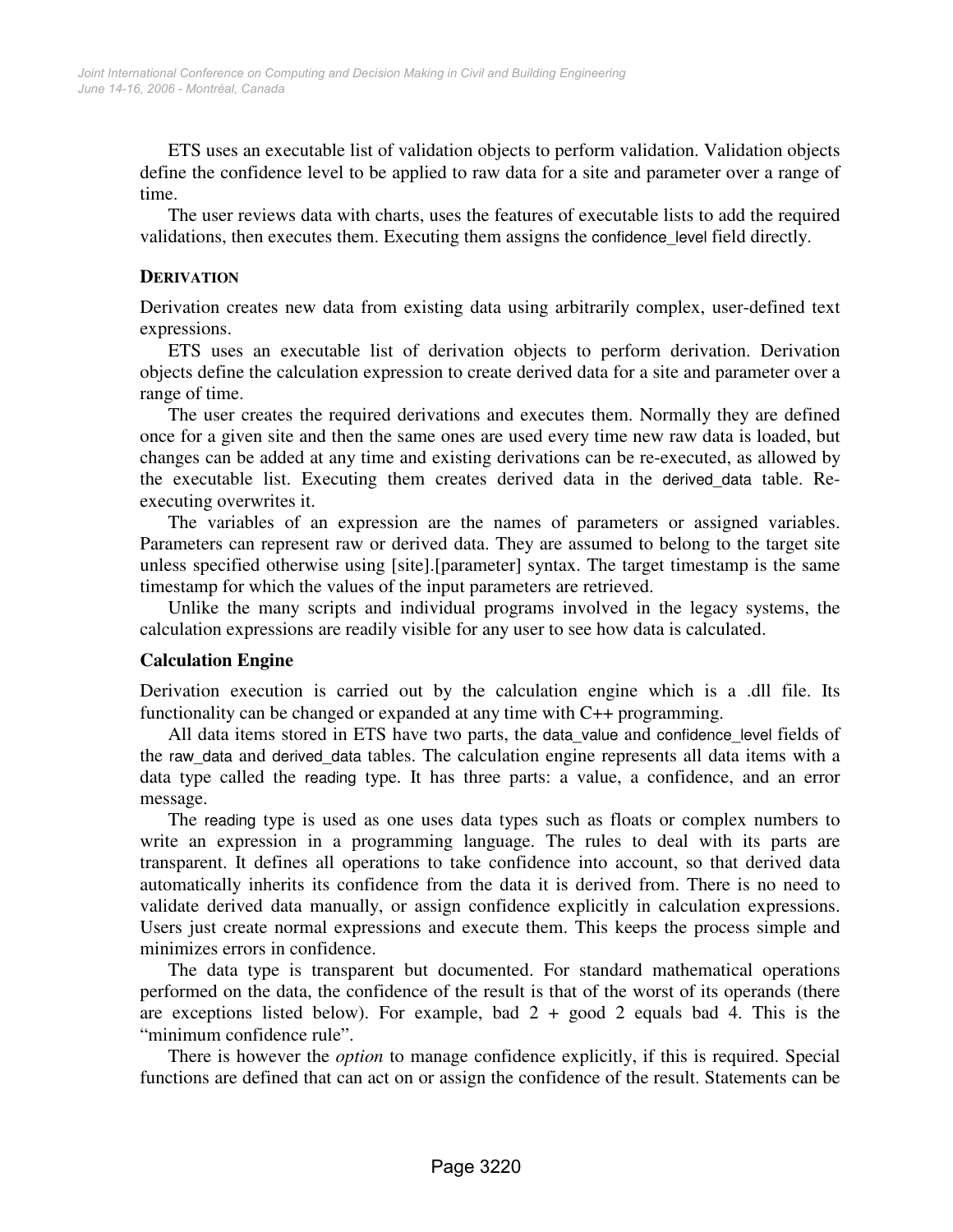conditional on confidence or they can pick out only the best of their arguments. For example, bestavg(arg1, arg2, …, argn) finds the average of only those of its arguments that have the best confidence. An expression can also explicitly assign the confidence of its result. This allows automatic validation.

When a math error occurs, the error message is put into the error part of the reading object and the calculation continues. The error message is carried throughout the calculation and is reported to the user when the derivation is complete. The error message can also be assigned explicitly (see "reading" function in Table 2). This allows custom error messages for specific conditions where a problem is known to occur in a part of an expression.

Engineering functions carry out specific engineering tasks. This is the most likely kind of feature to be a new requirement for the calculation engine but, fortunately, adding functions is the easiest kind of change to make in the calculation engine .dll file. Copying the code from another function and modifying it is reasonably straight-forward.

The following are samples of calculation engine syntax features.

| <b>Syntax</b>                              | Meaning                                             |
|--------------------------------------------|-----------------------------------------------------|
| + - * / ^ < > <=  >=  =                    | Standard operators                                  |
| avg(x1, x2, xn)                            | Average of all x's                                  |
| best(x1, x2, xn)                           | Returns the first x with the best confidence*       |
| bestavg(x1,x2,xn)                          | Average of all x's with the best confidence*        |
| bestavgmin(min_num, x1, x2,xn)             | Like bestavg but if # of x's with best conf is less |
|                                            | than min num, result confidence is 0                |
| iif(condition, then_result, else_result)   | Standard "if" function                              |
| $\text{conf}(x)$                           | Value of result is conf. of x; conf. of result is 3 |
| value(x)                                   | Value of result is value of x; conf. of result is 3 |
| reading(val,confidence)                    | Constructs a reading with value=value(val),         |
|                                            | conf.=value(confidence), no error message           |
| reading(val,confidence, "error")           | Constructs a reading with value=value(val),         |
|                                            | conf.=value(confidence), error message="error"      |
| <<                                         | Variable assignment                                 |
|                                            | Statement separator                                 |
| <parameter name="">[n]</parameter>         | Indexing shifts parameter's timestamp n timesteps;  |
|                                            | negative n shifts backward; positive shifts forward |
| circarea(depth, diam)                      | x-sectional area of water in circular pipe          |
| manningflow(depth, diam, slope, n)         | Flow by Manning equation                            |
| contflow(depth, diam, velocity)            | Flow by continuity equation                         |
| pipevolume(inv1, inv2, length, diam, surf) | Volume of still water in pipe; $inv1 = 1st$ invert, |
|                                            | inv2=2 <sup>nd</sup> invert, surf=surface elevation |

|  | Table 2: Sample Calculation Engine Syntax Features |  |  |
|--|----------------------------------------------------|--|--|
|  |                                                    |  |  |

\*Confidence of result is the best of the operands' confidence.

Notes: where not indicated otherwise, the confidence of the result follows the minimum confidence rule, hence is the minimum of the confidences of the operands. All of the functions and operators return a reading object and all of the functions' non-text arguments are reading objects.

The following example expression calculates rate of flow into a tank based on the volume of liquid in the tank and the rate of flow out of the tank:

bestavg(outflow[0],outflow[-1])+(volume[0]-volume[-1]) / (timestamp[0]-timestamp[-1])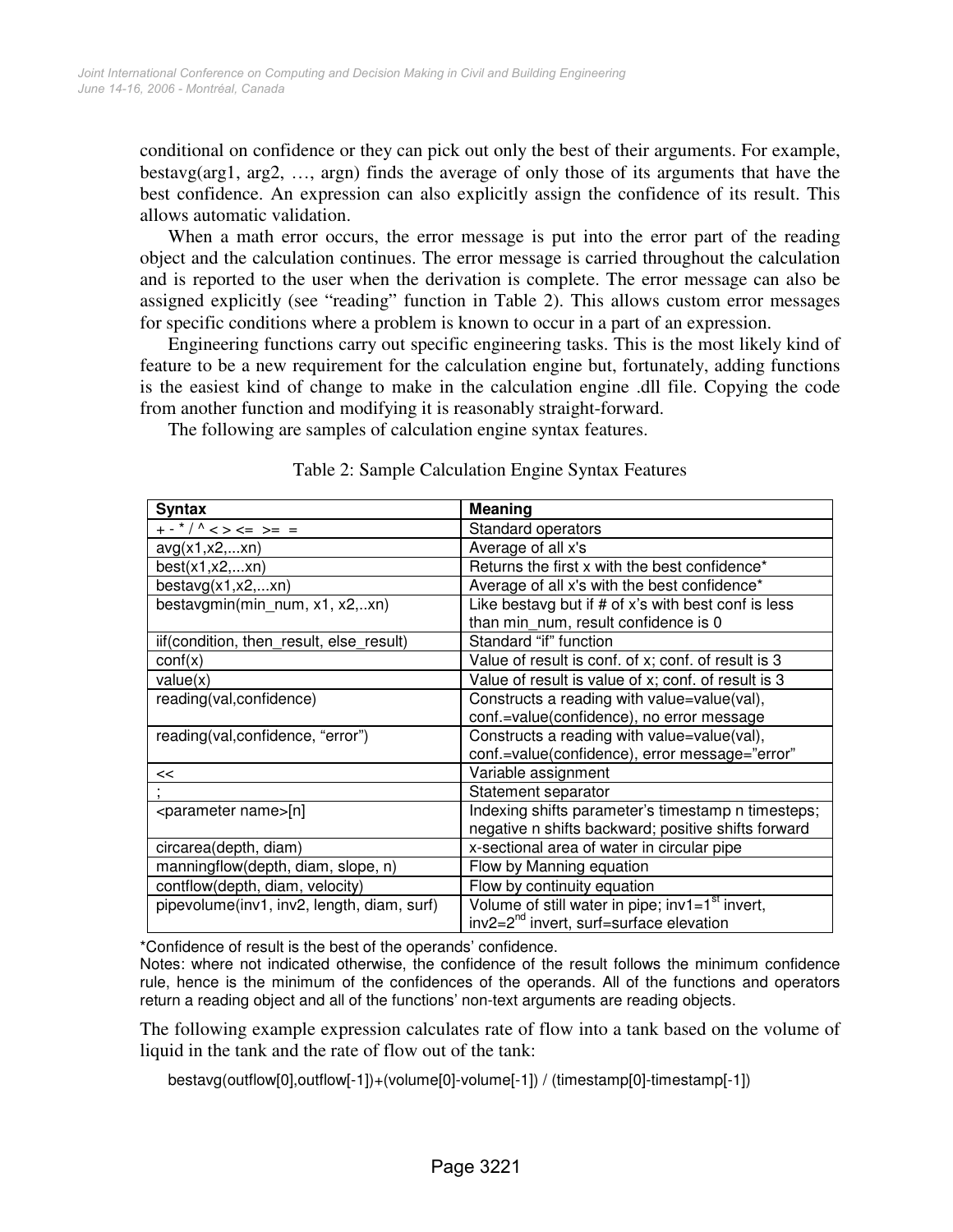There are subtle exceptions to the minimum confidence rule. These occur when a result is not a function of one of its operands. For example, a good zero times anything is a good zero because it doesn't matter how bad the other operand is. Similarly, a good one raised to any power does not depend on that power. However, division does observe the minimum confidence rule: a good zero divided by something *is* a function of that operand because whether it is zero or non-zero makes a difference.

These subtleties extend to the engineering functions since the reading type is used internally for their implementation. For example, "contflow" will return a good zero if the depth of flow is a good zero even if the diameter or velocity is bad.

There are also subtle effects of the minimum confidence rule. For example, the confidence of the "iif" function's result depends on the confidence of the "condition" argument, and the confidence of the "reading" function's result depends on the confidence of the "confidence" argument.

As these rules are encapsulated in the data type, users don't have to refer to them in creating expressions.

#### **DATA ANALYSIS**

#### **QUERY AND ANALYSIS TOOL**

ETS has a flexible, user-friendly query tool that makes it easy to create, save, and organize queries, charts, and tables. Features include a spreadsheet-like query definition table, an option to show different confidence levels in different colours, a tree structure to organize saved queries and charts, and clipboard data extraction. Data can be extracted in a format similar to the native tables, or a format with a column for each parameter. Timestep resampling can redefine timesteps in different ways in the extracted data.

The query editor executes Oracle SQL, Microsoft JET SQL, and Microsoft Visual Basic for Applications statements and functions. Features include text substitution variables and the ability to create Microsoft Access tables.

There are established queries for sewer inflow and infiltration analysis, frequency distributions, long term trends, flow exceedences, correlation tests, hydraulic model parameters, data coverage, weekly flow patterns, percentiles, outdoor water use, and weather data analysis. There are also queries that provide information about the ETS database itself. For example, there is one that lists all derivations containing a given text substring. It can be used to find how many times a given function is used.

#### **Ad Hoc Query Example**

The potential benefit of using real-time control for the City of Ottawa's main sewer trunk (Ottawa Outfall Sewer) was quickly assessed using an ad-hoc query.

The first step was to use the query tool to extract from the ETS database a Microsoft Access table (given the name data0) with a field for the timestamp, the depth of flow at a site on the main trunk, and the depths of flow in four combined sewer overflow sites.

The overflows protect the main trunk from overload by diverting flow from its tributaries into the Ottawa River during rainfall events. The following query counts timestamps at which overflow to the river occurred while the main trunk was less than half full. The fields bol, bot,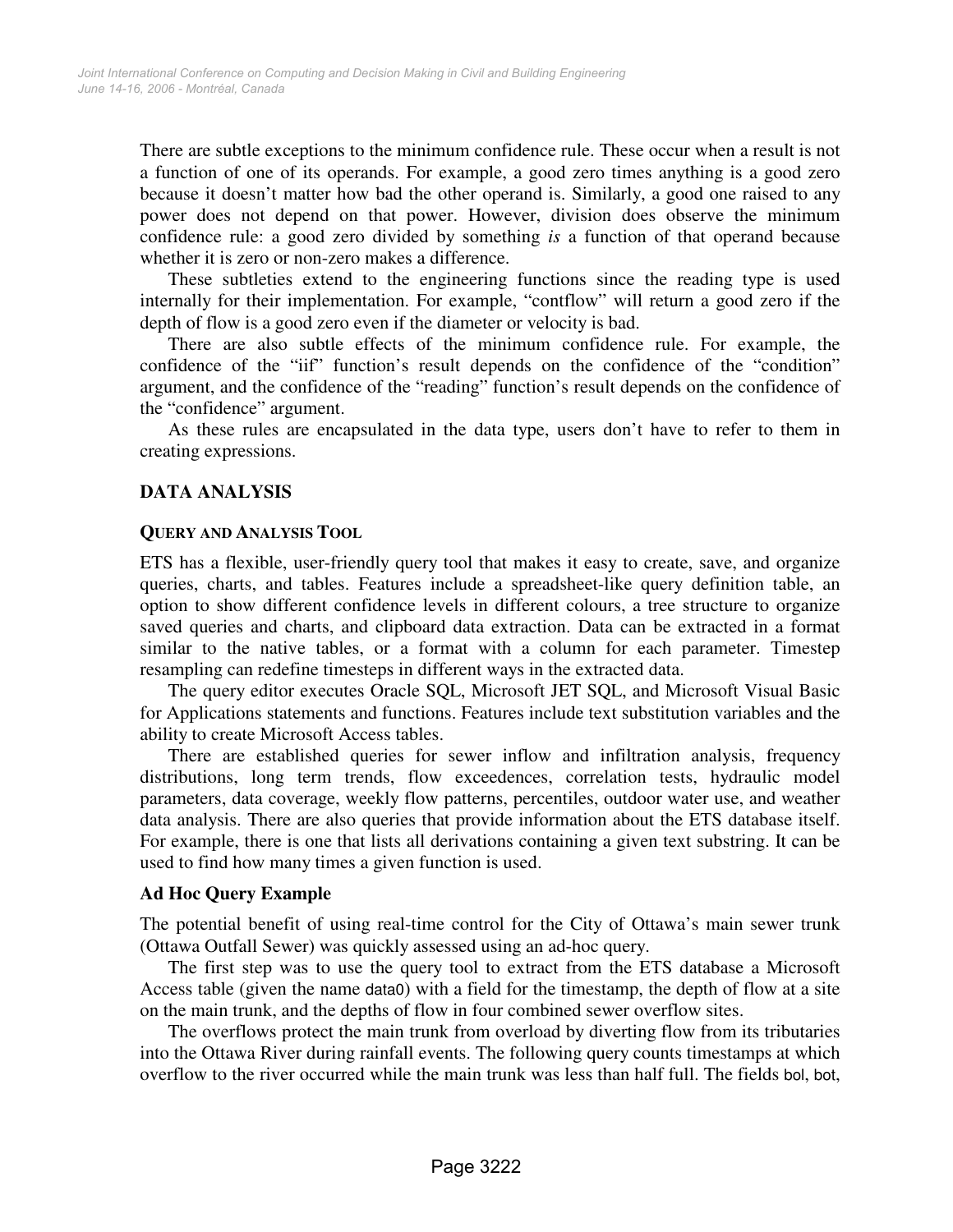joo, and rci are the overflow depths and bee is the depth in the main trunk. Overflow depths greater than zero indicate the occurrence of overflow. The 2.44 is the diameter of the main trunk and the .5 is the fraction full.

SELECT count(\*) as timestep\_count FROM data0 WHERE (bol>0 or bot>0 or joo>0 or rci>0) and bee<2.44\*.5;

Running the same query without the bee field criterion provided the total number of overflow timesteps without regard to main trunk depth. The first count divided by the second indicated that, for the study period, the main trunk was less than half full 31% of the time that there was overflow.



Doing the same test with different fractions produced the following result:



Since real-time control can reduce overflow depending on unused capacity in the main trunk, these results presented strong support for it. This query convinced City managers to pursue real-time control which will save the City \$50 Million by reducing overflows.

## **Water Consumption Patterns Example**

ETS has water consumption data for individual buildings. In ETS, each building is a site. The ETS front end allows users to create properties and assign text values for them to sites. The properties are stored in the property table and the assignments are stored in the site\_property table. We use this feature to assign a land use code to each building site.

| property table     |           |                                                   |  |
|--------------------|-----------|---------------------------------------------------|--|
| <b>Column Name</b> | Data Type | <b>Column Description</b>                         |  |
| Property id        | Number    | Unique property identifier, primary key for table |  |
| Code               | ⊺ext      | Property name                                     |  |

| <b>Column Name</b> | Data Type | <b>Column Description</b>              |
|--------------------|-----------|----------------------------------------|
| Property id        | Number    | Property identifier                    |
| Site id            | Text      | Site identifier                        |
| String value       | Text      | Value of property assigned to the site |

#### **site\_property table**

**property table**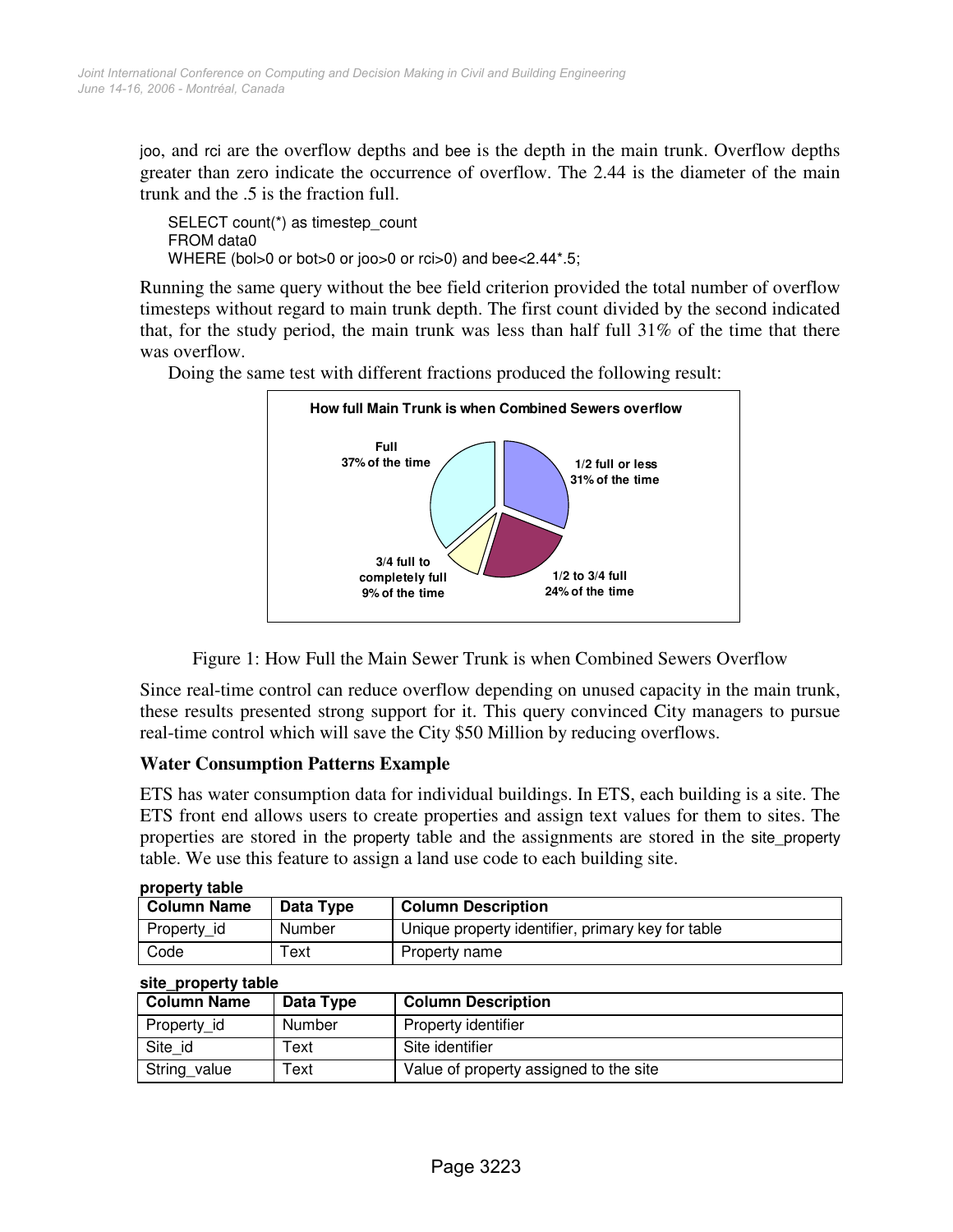The following query creates an average weekly water consumption pattern for each land use code. This is useful for water distribution system hydraulic modelling. Also, this example shows the flexibility of the data model in its simple use of multiple sites.

```
SELECT
 sp.string_value as land_use_code,
  mod((trunc(rd.timestamp)-to_date('1900/01/01','yyyy/mm/dd')),7) as day_of_week, 
 trunc(trunc((rd.timestamp-trunc(rd.timestamp))*1440/60,0)*60) as hour_of_day,
  avg(rd.data_value) as avg_value 
FROM raw data rd, parameter pa, site property sp, property pr
WHERE 
  pa.parameter_id=rd.parameter_id and pa.code='Meter Master Flow' and 
  sp.site_id=rd.site_id and pr.property_id=sp.property_id and pr.code='LUCode' and 
 rd.confidence_level=3
GROUP BY 
  sp.string_value,
   mod((trunc(rd.timestamp)-to_date('1900/01/01','yyyy/mm/dd')),7), 
   trunc(trunc((rd.timestamp-trunc(rd.timestamp))*1440/60,0)*60);
```
This query lists an average value for the "Meter Master Flow" parameter for each land use code, each day of the week, and each hour of the day. It uses all sites that have a land use code property assigned to them.

The following chart shows sample results. They have been made dimensionless by dividing by their mean:



Figure 2: Weekly Land Use Consumption Patterns

## **Correlation Example**

When data exists in the raw\_data table for a given site and one or more parameters, those parameters are said to be the set of raw data parameters belonging to that site. In this query, that set of parameters is sampled, two at a time, and a correlation coefficient is calculated from the data values of the two time series corresponding to the sampled parameters. The query lists all possible pairs of raw data parameters belonging to a given site along with the correlation coefficient for each pair.

This is useful for assessing the relationships among different measurements at a site. Also, this example shows the flexibility of the data model in its use of multiple parameters. The code "ss\_haw" refers to Hawthorne Shaft, a shaft on a major sewer trunk.